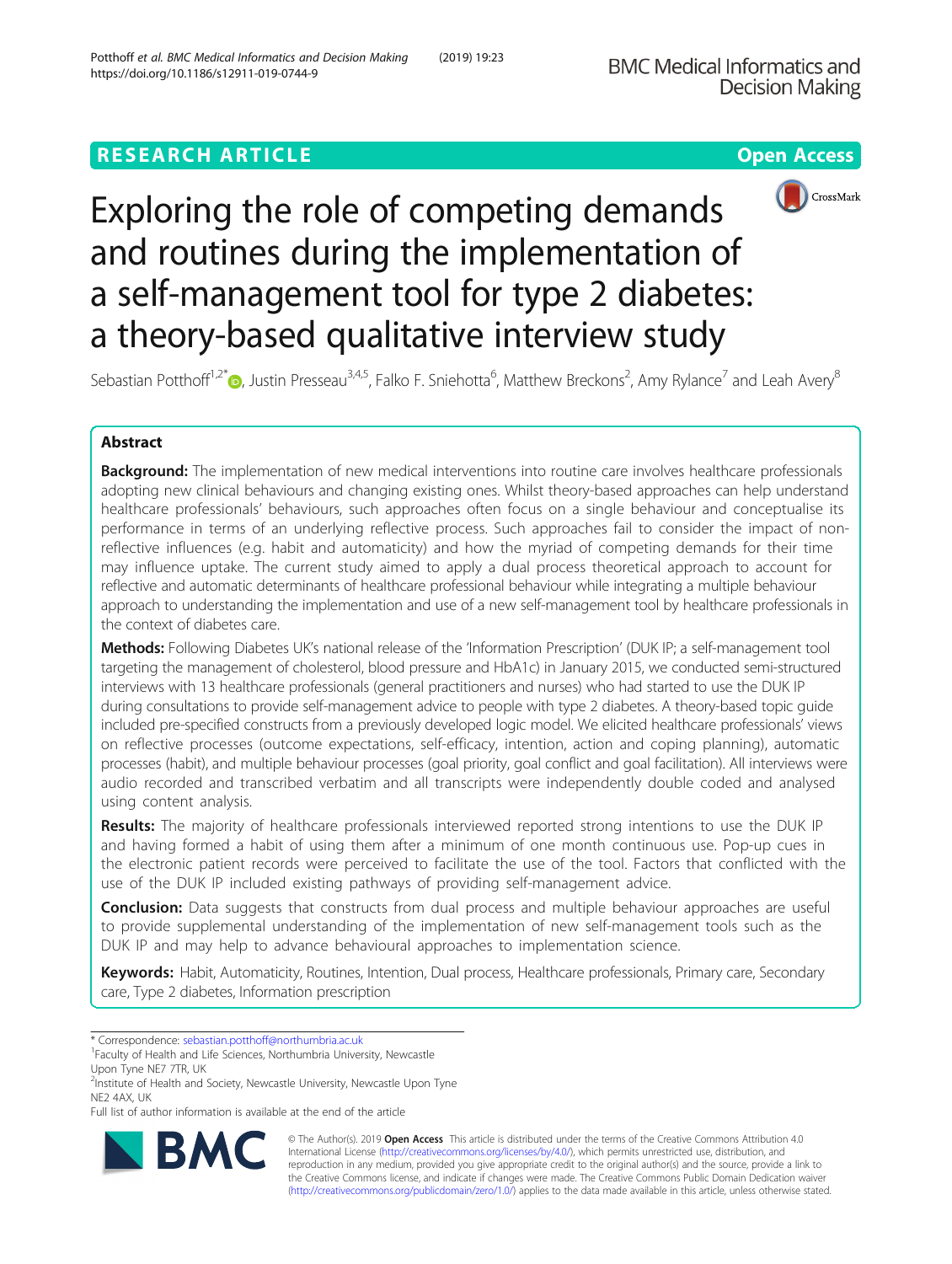# Background

Translating research evidence into routine practice to improve care can be difficult and there is a wealth of research demonstrating gaps in the quality of care provided to patients [\[1](#page-9-0)]. A US study that included almost seven thousand patients found that less than 60% of patients received care in line with best practice guidelines [[2\]](#page-9-0). Implementation science is concerned with promoting the integration of research findings and evidence into healthcare policy and practice [\[3](#page-9-0)] by understanding the range of factors that can prevent or enable improvements in healthcare practices [\[4](#page-9-0)]. A better understanding of such factors and their interactions across a range of healthcare practices has the potential for informing the design of effective implementation interventions [\[4](#page-9-0)]. Theories of behaviour can provide a useful lens through which implementation can be understood by describing relationships between factors that influence practice, many of which have been tested successfully in both patient [[5](#page-9-0)] and healthcare professional populations [\[6](#page-9-0), [7](#page-9-0)].

# Theory-based determinants of healthcare professional behaviour

Predominant behavioural approaches in implementation science view healthcare professionals' behaviour as the result of a reflective decision-making process [[7\]](#page-9-0). For example, the Theory of Planned Behaviour (TPB; [\[8](#page-9-0)]) suggests that the strength of a person's intention (or motivation) is viewed as the most important determinant of behaviour. Two important predictors (amongst others) in Social Cognitive Theory (SCT) are outcome expectancies (similar to attitudes in the TPB) and self-efficacy [\[9](#page-9-0)]. Outcome expectancies refer to a person's estimation of what the anticipated consequences of a given behaviour are [\[9](#page-9-0)]. Self-efficacy refers to a person's perceived capability to perform a behaviour in the face of anticipated barriers to behaviour [\[9](#page-9-0)]. The consistent finding that intention does not always translate into action (i.e., *intention-behaviour gap*)  $[10, 11]$  $[10, 11]$  $[10, 11]$  has led to the development of theories that are specifically concerned with volitional cognitions such as *action planning* and coping planning [Health Action Process Approach [HAPA]; [[12](#page-9-0)]. *Action plans* are specific plans of when, where and how to perform a behaviour and *coping plans* deal with anticipated barriers to the behaviour [\[13](#page-9-0), [14](#page-9-0)]. Social cognitive and volitional models of behaviour have successfully guided both the design and evaluation of effective interventions [\[15\]](#page-9-0).

# Habit and healthcare professional behaviour

While social cognition and volitional models provide useful insights into how behaviour is initiated, they do not sufficiently account for the role that implicit processes such as habit play in determining healthcare professionals' behaviour. Habit can be defined as a learned tendency to perform a behaviour automatically in response to a specific cue in the situational context [[16\]](#page-9-0). For example, the sight of a soap dispenser in a clinical setting (contextual cue) may prompt a healthcare professional to engage in hand washing without the need for explicit decision-making every time (automatic response). Taking into account that much of healthcare professionals' behaviour might be contingent to cues (e.g. electronic reminders to prompt clinical actions) there has been a call for greater consideration of habit in behavioural theories used in implementation science [[17,](#page-9-0) [18](#page-9-0)].

The suggestion that healthcare professionals' behaviour is driven by both reflective (e.g. intention) and impulsive (e.g. habit) processes is consistent with dual process models [[19,](#page-9-0) [20\]](#page-9-0). According to these models there are two internal processes that operate in parallel that determine behaviour—a reflective and an impulsive process [\[21](#page-9-0)]. The reflective process involves slow and effortful decision-making that operates under full conscious awareness [\[21\]](#page-9-0). This process is consistent with most contemporary theories of behaviour that consider outcome expectations, self-efficacy, intention and planning and there is considerable research suggesting the importance of reflection [[7\]](#page-9-0). The impulsive process involves quick and efficient processes that operate outside a person's awareness [[21](#page-9-0)]. This impulsive process includes automatic action tendencies, i.e. the degree of automaticity with which the behaviour is performed. A systematic review and meta-analysis identified 9 studies assessing the strength of association between habit and healthcare professional behaviour [\[22](#page-9-0)]. A combined mean  $r_{+}$  of 0.35 was observed between habit and healthcare professional behaviour, demonstrating the impact of implicit processes on clinical behaviour. For example, a study involving 427 primary healthcare professionals (general practitioners [GPs] and nurses) tested whether a dual process model could predict the utilisation of six underperformed prescribing, advising and examining practices in diabetes care [[23](#page-9-0)]. This study found that measures of both reflective and impulsive processes at baseline predicted healthcare professionals' provision of prescribing, advising, and examining behaviours at 12 months follow-up [[23\]](#page-9-0).

Although quantitative evidence demonstrates the importance of habit as a predictor of healthcare professional behaviour [\[23](#page-9-0), [24\]](#page-9-0), there is a lack of theory-based qualitative research into the role of habit development in healthcare professionals. Qualitative research can help to triangulate findings obtained using quantitative methods (e.g., questionnaires) [\[25,](#page-9-0) [26\]](#page-9-0) and can help to better understand how healthcare professionals form a new habit (and break old habits) and how habit subsequently impacts on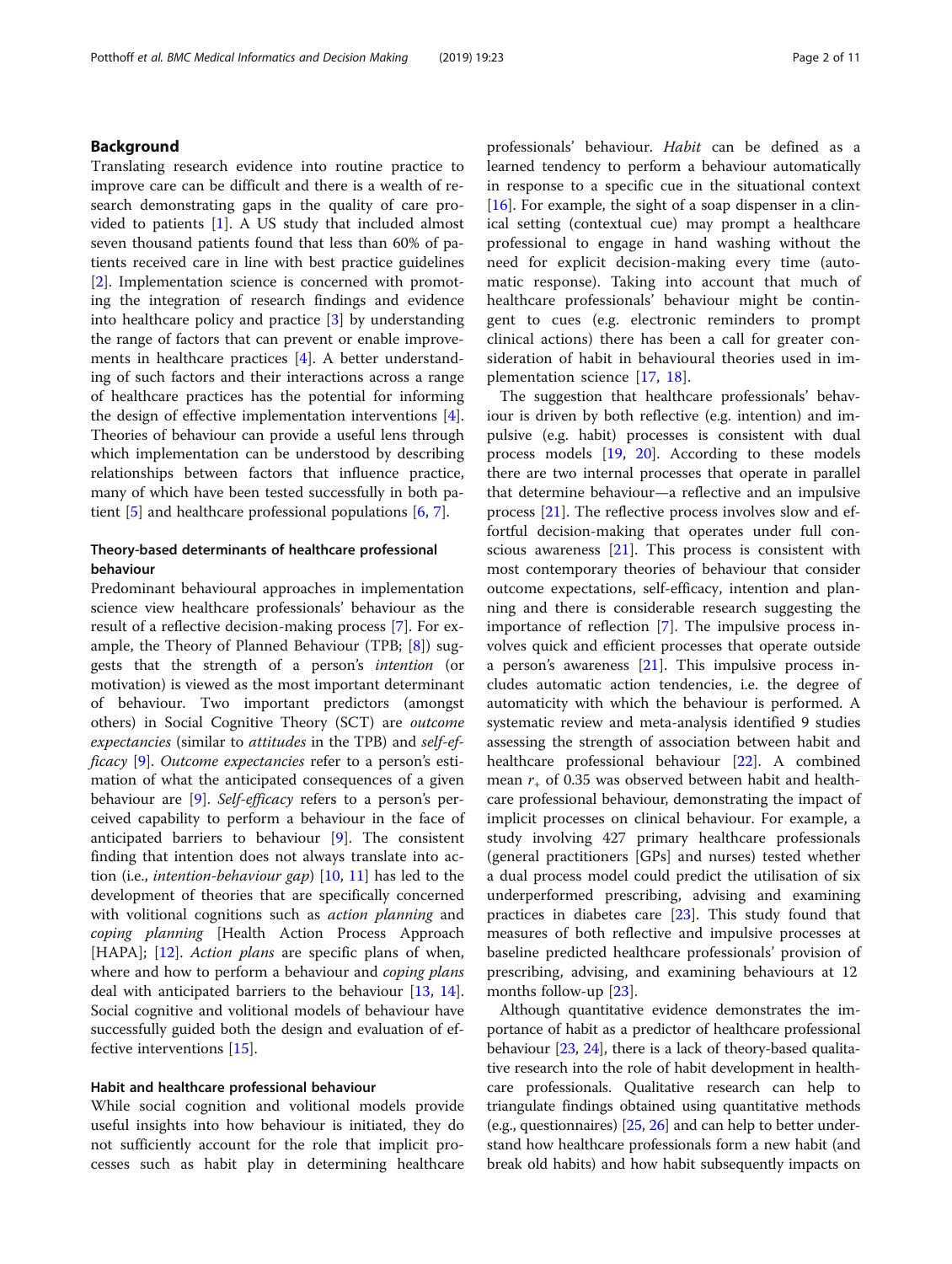behaviour. One qualitative study that took a theory-based approach and incorporated questions on habit/routines investigated barriers and facilitators to hand hygiene of healthcare professionals [[27](#page-9-0)]. The study showed that habit/routine (i.e., an automatic response to cues) facilitated healthcare professional hand hygiene behaviour.

# The impact of competing demands on healthcare professional behaviour

In addition to calls for considering dual process approaches, there have also been calls for considering the role of competing demands as a way of operationalising time-related barriers [\[28](#page-9-0)]. Research on competing demands acknowledges the impact of conflicting goals and priorities on the pursuit of new behaviours [[28,](#page-9-0) [29](#page-9-0)]. Healthcare professionals often pursue multiple goals (e.g., prescribing medication whilst maintaining a rapport with the patient), however the pursuit of one specific goal may interfere with pursuing another, for example, by taking up time available or due to incompatibility (e.g., taking blood pressure readings whilst examining a patients' feet). The pursuit of one goal may also act to facilitate the pursuit of another, for example instrumentally (e.g., providing advice on diet can lead to setting goals for weight loss). There is quantitative and [[28\]](#page-9-0) qualitative research evidence [[30](#page-9-0)] demonstrating the importance of going beyond single-behaviour approaches by acknowledging the impact of multiple goal pursuit. A qualitative study utilising theory-based semi-structured interviews reported that healthcare professionals readily related their other goal-directed behaviours with having a facilitating and interfering influence on two evidence-based clinical behaviours (i.e., providing physical activity advice and prescribing to reduce blood pressure) [[30](#page-9-0)]. A better theoretical understanding of how competing demands influence healthcare professionals' behaviours may provide a more representative account of the realities of clinical practice.

### Self-management support for people with type 2 diabetes

One area which may benefit from theory-based implementation work is Type 2 diabetes care. Type 2 diabetes is a worldwide epidemic affecting over 400 million adults [[31](#page-9-0)]. The number of diagnosed cases in the UK has more than doubled from 1.4 million in 1996 to 3.5 million in 2015 [\[32\]](#page-10-0). The recognition that poor management of type 2 diabetes can lead to serious complications (e.g. cardiovascular disease, morbidity, and accelerated mortality) has led to the development of effective interventions that can halt progression and even reverse the condition [[33](#page-10-0)] through health behaviour change [[34](#page-10-0), [35](#page-10-0)]. Furthermore, a large systematic review reported that self-management training in type 2 diabetes has positive effects on a range of health outcomes such as sustained glycemic control, cardiovascular disease, and quality of life [\[36](#page-10-0)]. As a result of this evidence, an update in clinical practice guidelines and quality standards (National Institute for Health and Care Excellence; NICE) has called for more support with self-management behaviours in patient populations [[37](#page-10-0)]. To support the successful implementation of NICE guidelines healthcare professionals may require support to provide self-management advice and an evidence-informed resource could help them to deliver this evidence-based care.

# Diabetes UK information prescriptions to support selfmanagement advice

The Diabetes UK Information Prescription (DUK IP) is a clinical tool developed to help healthcare professionals and people with type 2 diabetes to make decisions together about treatment and self-management. In the first instance, DUK released three different IPs covering three important diabetes-related health targets: blood pressure, cholesterol, and HbA1c. This intervention draws upon evidence-based behavioural science to provide a mode of targeting risk perception and supporting goal setting, action planning and coping planning of people with type 2 diabetes [[38](#page-10-0)–[40](#page-10-0)]. DUK IPs start with a short section including information about the three health targets (i.e., HbA1c, cholesterol, and blood pressure; [\[41](#page-10-0)]). This section is followed by a checkbox list of health behaviours that can be adopted (e.g., reducing portion size). An 'agreed action plan' section at the bottom of the DUK IP allows healthcare professionals and people with diabetes to further personalise the chosen health behaviors by formulating 'when, where and how' the behavior is to be adopted. DUK IPs can be used through all major primary care IT systems in the UK (i.e., EMIS Web, Vision, and SystmOne). Their installation on interconnected IT systems allows for continuous updating of the DUK IPs in the light of emerging research evidence. As Learning Health Systems (LHS) increasingly incorporate intelligent IT systems, DUK IPs have the potential to have a role within integrated online decision support and dashboard systems to support diabetes care [\[42](#page-10-0), [43](#page-10-0)]. There are already several studies that show how LHS can be integrated in primary care to support the linking of routine healthcare systems with translational research [[44\]](#page-10-0). For example, the TRANSFoRm EU FP7 project includes Diabetes "use cases" to enable widespread queries to identify eligible patients and use data from various federated databases [\[44](#page-10-0)]. Once installed on the primary care practice computers they are automatically populated with test results of people with type 2 diabetes. Completed IPs can be printed by healthcare professionals and given to the person with diabetes.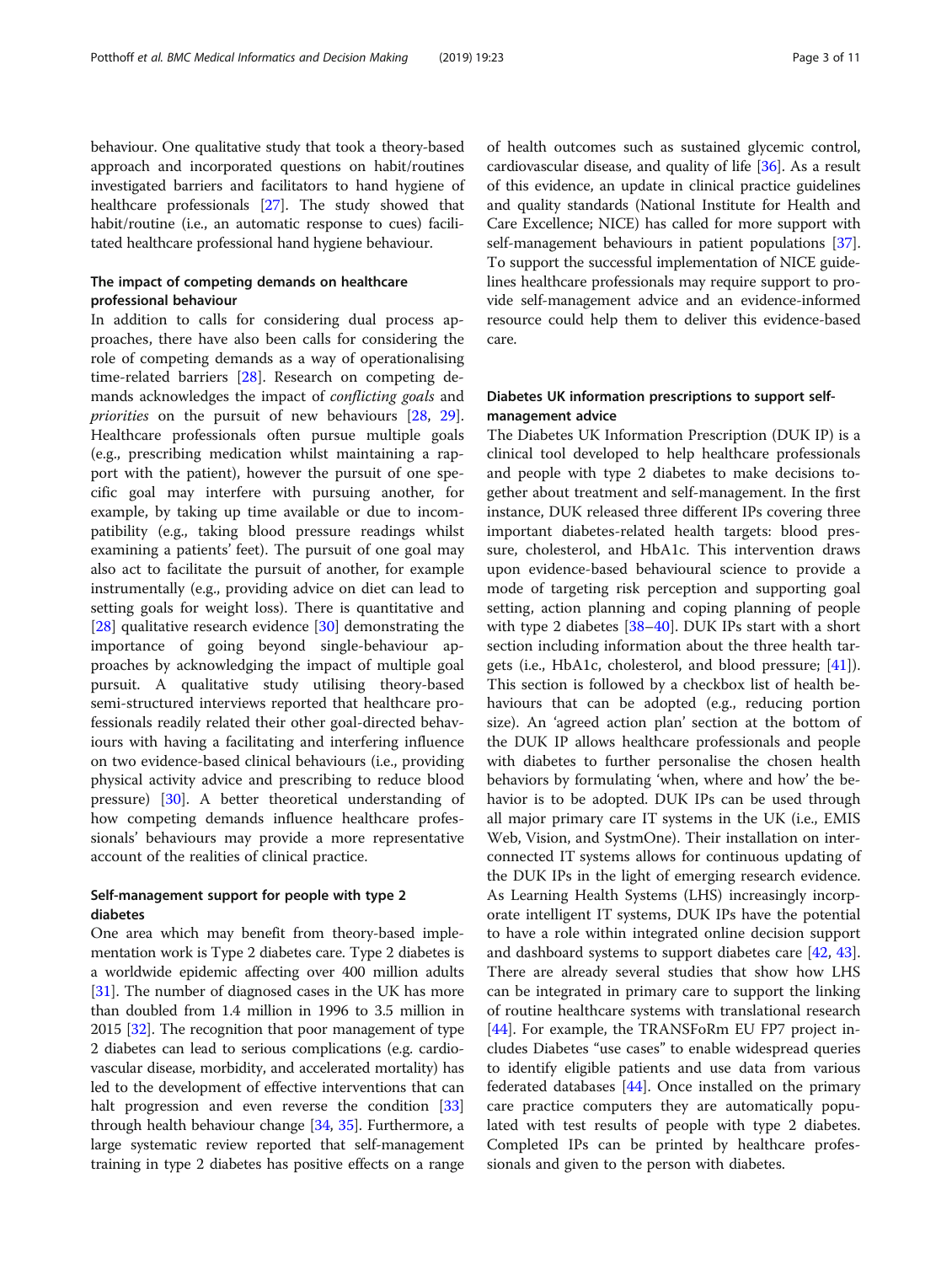# Research questions

The DUK IPs went live in a subset of primary and secondary care practices in 2014 and healthcare professionals started to pilot them with people with type 2 diabetes. The current study aimed to capture and understand healthcare professionals' experiences with the new tool in terms of reflective, impulsive and multiple goal processes. The following research questions were investigated: 1) How motivated were healthcare professionals to use the DUK IP? 2a) How long did healthcare professionals perceive it to take to form a habit to use the DUK IP? 2b) What contextual cues and prompts were healthcare professionals aware of that preceded their use of the DUK IP? and; 3) What other clinical activities (e.g. provision of information materials) competed with or facilitated the use of the new tool?

### Methods

### Sampling and recruitment

We aimed to recruit a purposive sample of GPs and nurses with varying years of clinical experience who had used the DUK IP. Participating healthcare professionals were recruited from primary and secondary care practices throughout the UK. Our target sample size was a minimum of 13 participants or until data saturation was reached, in line with published guidance [[45\]](#page-10-0). Participating healthcare professionals included both those who were involved in the development and piloting of the DUK IP and those who had no involvement in the developmental process. The research protocol was approved by the Newcastle University Faculty of Medical Sciences Ethics Committee (Application No: 00849) and research assurance was provided by North of England Commissioning Support Unit.

# Data collection

Theory-based semi-structured interviews were conducted face to face or by telephone using a theoryinformed topic guide (see additional file [1\)](#page-8-0). This was based on a logic model (see Fig. [1\)](#page-4-0) developed from a previous predictive study with healthcare professionals who were providing care to people with type 2 diabetes [[23\]](#page-9-0). The topic guide included pre-specified prompts to elicit information on specific theoretical constructs included in the logic model. Specifically, we elicited healthcare professionals' views on outcome expectations, self-efficacy, intention, action and coping planning, habit, goal priority, goal conflict and goal facilitation. The topic guide was piloted with three public health researchers at Newcastle University and with one GP prior to use in the study. The pilot indicated that interviews would take approximately 20 min. After obtaining informed signed consent from participating healthcare professionals, interviews were digitally recorded and transcribed verbatim. All interviews were conducted by SP from 5th March to the 11th November 2014.

#### Analysis

A coding manual for use with NVivo 10 [[46\]](#page-10-0) was created, including definitions and coding instructions (see additional file [2\)](#page-8-0) to ensure researchers involved in the analysis process coded transcripts consistently. Directed content analysis [[47\]](#page-10-0) was used to analyse interview transcripts. The predefined theoretical determinants from the topic guide were used as a guide for initial coding of the qualitative data generated, and further sub-themes were created by coders. Two coders first independently coded two transcripts then met to develop the coding manual. Then coders independently coded the remainder of the transcripts and met to resolve discrepancies. Bootstrapped estimates of Krippendorff's alpha were calculated for each transcript to determine inter-rater reliability across all coded constructs [5000 bootstrapped samples; 48].

# Results

### Participants

A total of 14 healthcare professionals from 13 different practices across the UK were recruited. Eight (5 GPs, 3 nurses, and 1 consultant diabetologist) were directly involved in the development and/or the piloting of the new tool during its initial roll-out and the remaining five were independent of this developmental and piloting process (1 pharmacist prescriber, 1 GP, and 3 nurses). One interview was lost due to file corruption of the audio recording prior to transcription. Healthcare professionals reported a median of 18 years clinical experience (range 8–35 years) of working with patients in primary and secondary care. They had been using the DUK IP for a median of 6 months (range 2–12) prior to being interviewed.

### Interrater reliability

Krippendorff's alpha across all constructs ranged from .52 to .88 with most alphas exceeding acceptable cut-off levels of .67 [[48](#page-10-0)] indicating satisfactory agreement between coders. Illustrative quotes are provided below alongside a description of the themes and an overview of quotes for all themes is presented in additional file [3](#page-8-0).

# Reflective process

#### Diabetes UK information prescription use (behaviour)

There was considerable variability in healthcare professionals' self-reported frequency of using the new tool with people with diabetes that they had consulted during the week prior to the interview.

'I would say I print it off a couple of times a week [2 out of 20 patients]' (ID8);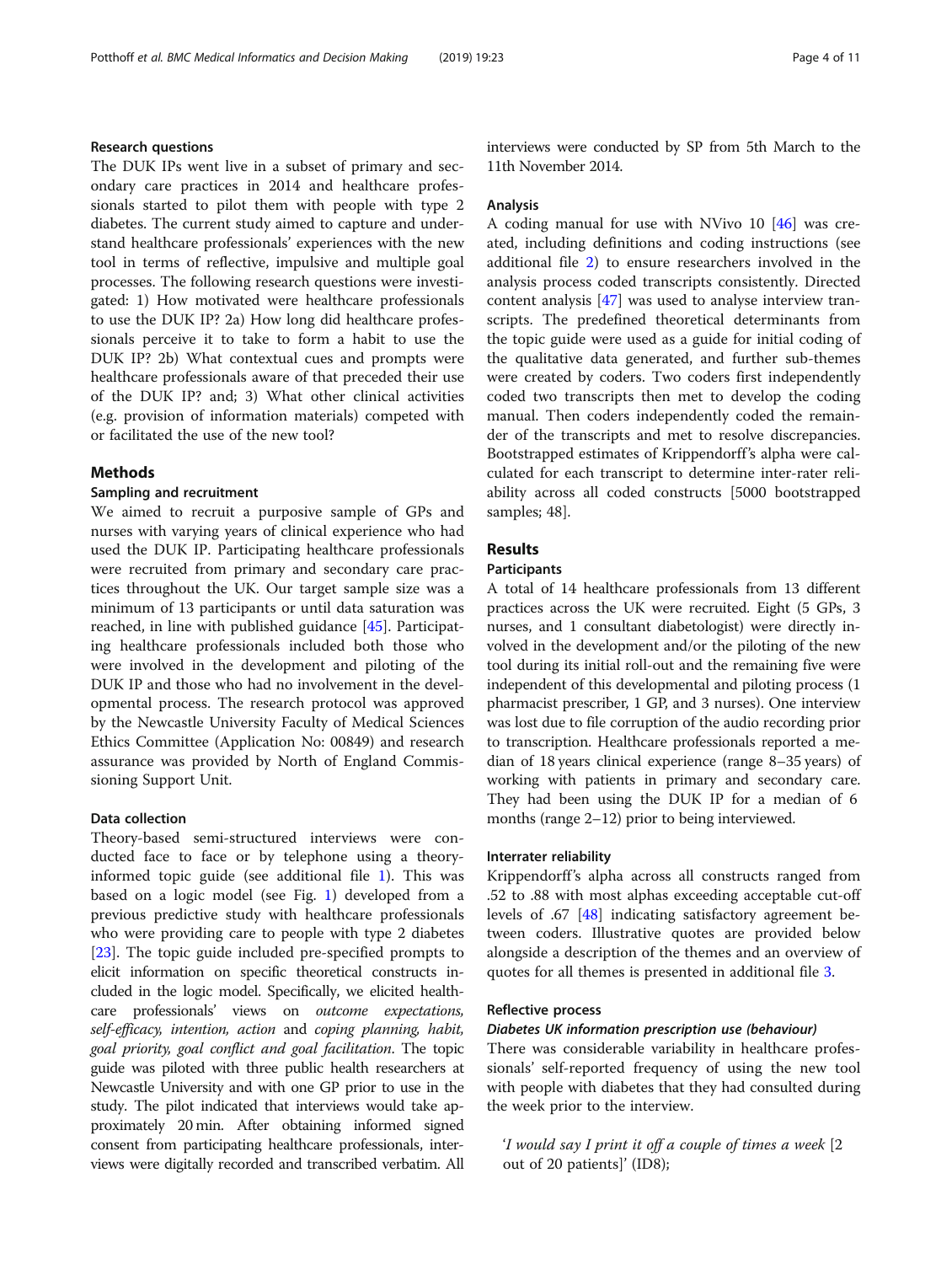<span id="page-4-0"></span>

'Oh, roughly I would say probably 20 a week probably [20 out of 40 patients]'(ID13);

'They all get one, for Type 2 [10 out of 10 patients].' (ID5).

### Outcome expectancies

Improved interaction. The majority of the healthcare professionals observed that using the new tool helped them to improve their interaction with their patients. Healthcare professionals described how the new tool helped them to structure their consultation:

'It gives me an introduction, an opening conversation I can have with the patient. It's something it can keep a consultation structured but it also allows the patients to think about things.' (ID3).

Helps patient. Respondents reported that they thought the tool helped their patients to feel more empowered and in control of their condition:

'So that empowers them to know a bit more about their condition and what they're aiming for rather than just taking tablets.' (ID7).

They reported that the info-graphs depicting what it meant to have high blood pressure, cholesterol or blood sugar, helped raise their patients' risk perception and thereby prompted behaviour change:

'I think a picture speaks a thousand words. So that is very helpful for people to see why they should do a behavioural change, because they can actually see the blood vessel getting furred up.' (ID12).

They also described how they believed the new tool would help their patients to better understand their condition and thereby increase their confidence to self-manage:

'So it means they're able to go home and compare their figures on this to the previous one, and I think that can give them the confidence to say yes, I am doing right, I am getting there.' (ID14).

They further reported that the new tool prompted patients to form effective action plans that would help them to reach their behavioural/clinical goals:

'It clarifies everything to them so they understand what's their goals, where they are currently and where we want them to get to, and it just clarifies the actions they're going to be taking.' (ID13).

Lastly, healthcare professionals reported that they thought the agreed targets for behaviour change and for reaching the clinical goals would act as a reminder for the patient:

'It is an aide-memoire for the person with diabetes.' (ID4).

# Self-efficacy

Barriers affecting self-efficacy. Healthcare professionals reported the following patient-related barriers to the use of the new tool: comorbidity (e.g., heart disease, rheumatoid arthritis, and knee pain), illiteracy, dexterity, visual problems, dementia, and lack of engagement:

'We have a lot of patients who have comorbidity so they're not just diabetic but they also have heart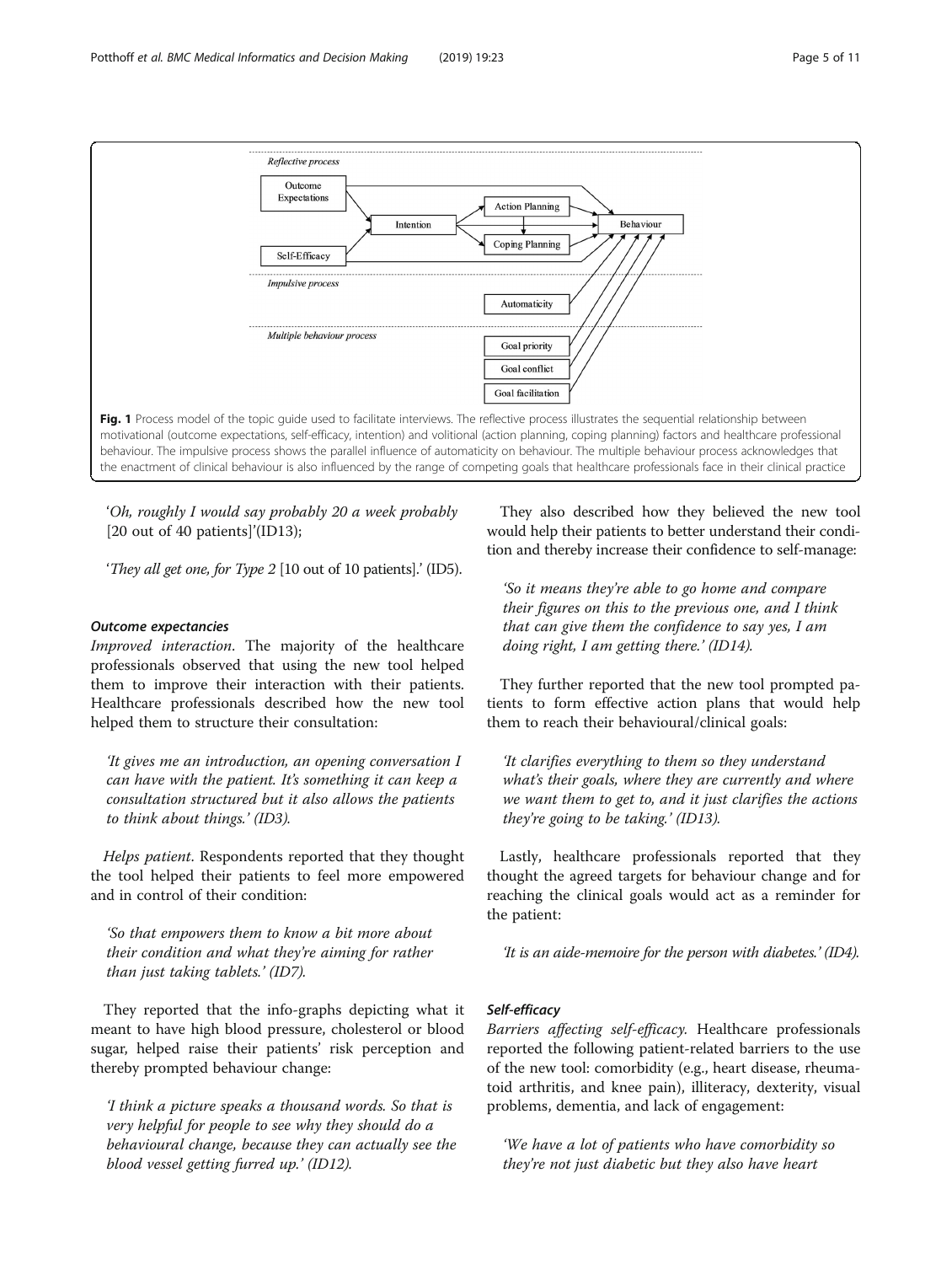disease and rheumatoid arthritis or whatever, so all of those things need sorting out so you might decide that actually there's too much to do in one go.' (ID2).

Contextual barriers reported included lack of time and difficulties with the installation of the information prescriptions on practice computers:

'I think that was the biggest barrier was the installation, because I'm fairly good at IT, I've devised an audit tool for CKD [chronic kidney disease] and Diabetes which I've had published and stuff, so I'm not too bad on EMIS web, but I did really struggle just to get this.' (ID9).

Healthcare professionals reported low levels of self-efficacy when it came to dealing with IT-related problems and often had to seek advice to get the new tool installed on to the computer system:

'And, I think, if it wasn't for the fact that we have somebody fairly specific administration team that helps with IT I might have given up at that point.' (ID9).

### Intention

Most motivated. All but one healthcare professional were motivated to use the information prescriptions in their practice with patients with diabetes.

'At the moment, very [motivated], because it's a relatively new tool, and I think they're good' (ID8).

Least motivated. One healthcare professional reported low intentions to use the new tool, due to other competing practices that they felt were already working well:

'I'm probably not as motivated as others because of the tools I've already devised myself' (ID9).

They reported a range of situations in which they were least motivated to use the new tool, including patient-related situations such as when the nature of a consultation made the provision of an IP inappropriate:

'If a patient has come in, the consultation, if it has been around a particularly sensitive topic or emotional topic, a bereavement it wouldn't be appropriate to be talking about control of their diabetes at that stage' (ID4).

Context-related situations were also described including those in which patients were perceived to have practical difficulties using IPs:

'One patient I gave it to her and she said "I really don't know how to decipher this. I lost one of my children". But she's not come back so I think people who English is not their first language or they find it difficult to read, they will have difficulty in engaging with this.' (ID2).

### Action planning

A minority of healthcare professionals reported having a clear plan for when, where and how they would use the new tool with their patients. A patient requesting further diabetes-related information was an opportunity during which healthcare professionals used the tool:

'When the patients come in and they ask can you tell me what my latest diabetes control blood test was like, that's when I'd then bring in that one [information prescription]' (ID11).

A further opportunity for healthcare professionals to use the new tool was related to the time in the consultation, with the end of the consultation being a preferred time:

'And it is at the end bits gathering all the information, this is where we think you are, and have a look at this, what do you think you can do to help' (ID8).

#### Coping planning

Healthcare professionals sought help from relatives and translators in situations where their patients were unable to understand the information presented on the IPs:

'I have an interpreter that works with me in my community clinic, and some family members come but I've always got an interpreter' (ID11).

They also made use of the info-graphs to explain the information to non-native speakers:

'A lot of my patients are from different countries so English is not their first language, so I find that this is, the picture, is very easy for them to understand' (ID3).

In situations where healthcare professionals encountered contextual barriers (i.e. lack of time) they either deferred use of the new tool to a later time or they asked a diabetes specialist nurse to discuss the content with the patient:

'You park that and say let's do that another day or come and see the nurse another day and do that with her.' (ID12).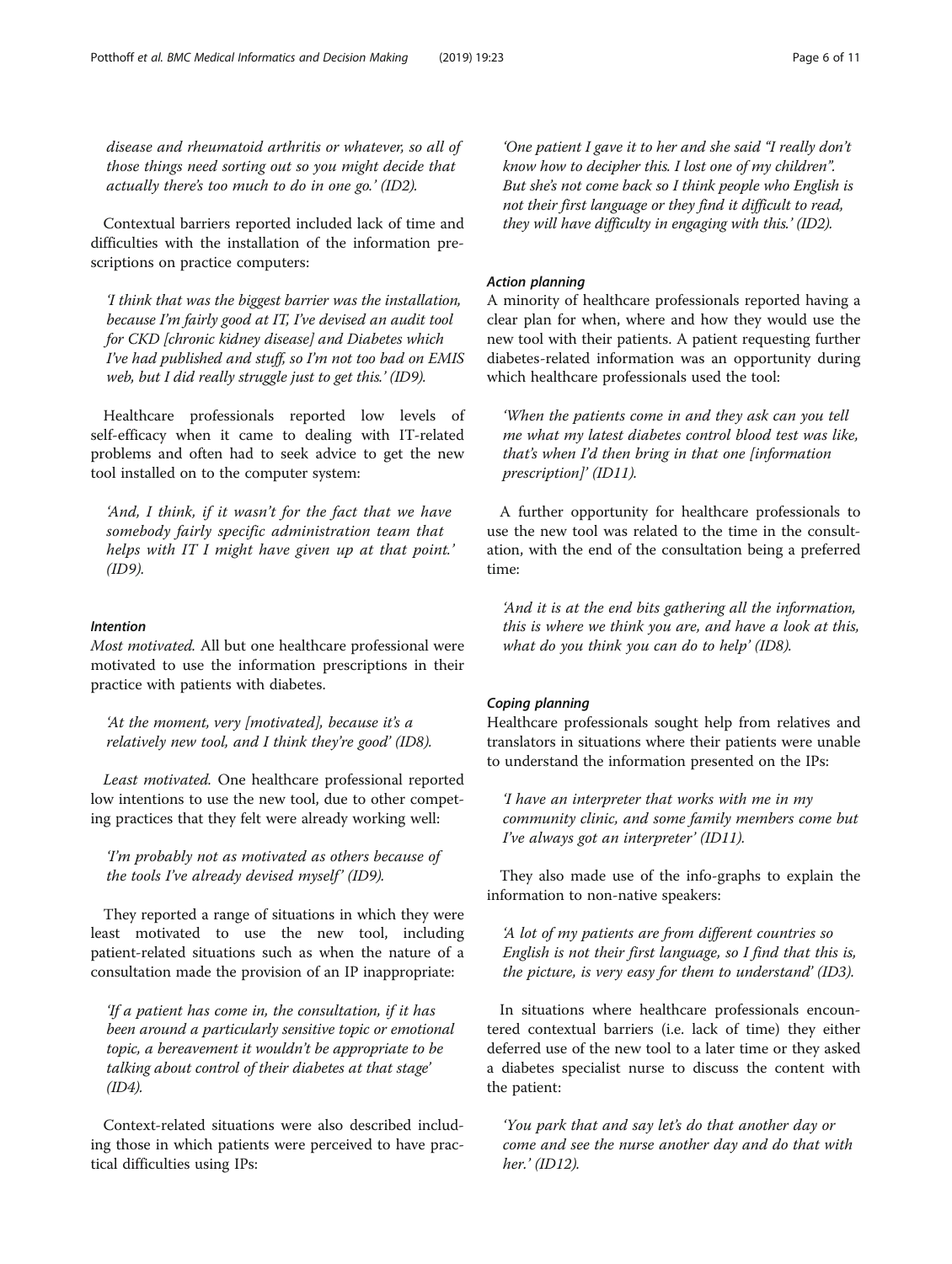# Impulsive process Contextual cues

All except one healthcare professional reported that they had access to the electronic pop-up reminders that appeared in patients' electronic records when one of the three targets (i.e. blood pressure, cholesterol or glycemic control) was outside the recommended range:

'There's a little pop-up screen at the right-hand corner, and that says diabetes information prescription, so that's a memoire for you' (ID6).

The majority of the responses of healthcare professionals indicated that if installed appropriately the pop-up reminders promoted their use of the new tool:

'So that was the single most useful thing [pop-up reminder], and that's how I first became aware of them, and that's why I keep remembering about them' (ID10).

Healthcare professionals also reported that people with diabetes (i.e. patients) acted as a social prompt to provide the new tool:

'Some patients are actually asking for them. Can I have the paper we had last time and what can we do this time' (ID14).

#### Habit formation

The vast majority of those interviewed reported that they used the new tool automatically, without having to think about it consciously:

'Because I've been using it for so long [12 months] it has become a sort of subconscious way of using it rather than I have to remember to do it. You normally do it and it just happens' (ID6).

They reported that it took them between one and three months of repeated use to use the new tool on a routine basis:

'I think it's the old adage that you use something for a month it gets into a habit. It's become a habit now' (ID14).

'It probably took about a couple of months to get into the actual habit of it but now it's a routine thing that during the consultation it's printed off' (ID4).

### Multiple goal process

### Goal priority and goal conflict

Healthcare professionals reported a range of goals that took priority over the use of the information prescriptions. Treating comorbidities that occurred alongside diabetic symptoms were perceived as having higher priority:

'We have a lot of patients who have comorbidity so they're not just diabetic but they also have heart disease and rheumatoid arthritis or whatever, so all of those things need sorting out so you might decide that actually there's too much to do in one go.' (ID2).

They also reported prioritising their goals according to the needs of their patients:

'I would go first of all according with the patient's reason for coming along and then I will say just looking at your notes before you came in I can see that we could be doing a little bit more for you and that's how I'd introduce it.' (ID4).

Furthermore, healthcare professionals reported other administrative tasks often taking priority over the use of the information prescriptions:

'If you've got about 4 different forms to fill like dementia and unplanned admissions and you've got a bit of QOF [Quality Outcome Framework] to do then this would take a little bit of lesser priority' (ID6).

A minority of healthcare professionals reported that they had been using alternative self-management resources and strategies. For some the new tool had substituted previously used self-management resources and strategies, whereas others kept on using competing methods, which conflicted with their use of the DUK IP:

'We did have our own care plans, […]. And that was all on one piece of paper, and then we had a little action plan that we wrote out for them. So when these ones [information prescriptions] came in I had probably not used them as extensively as maybe other surgeries would because we had already got our own care plan that we were using.' (ID9).

### **Discussion**

This qualitative interview study applied a dual process model of healthcare professional behaviour supplemented by a multiple goals approach to better understand the determinants involved in the implementation of a new self-management tool, the Diabetes UK Information Prescription. Findings suggests that the uptake of the new tool could be explained by a combination of reflective (e.g. intention) and impulsive, non-conscious processes (e.g. cues, habit). Furthermore, we found evidence that conflicting goal-directed behaviours contributed to the extent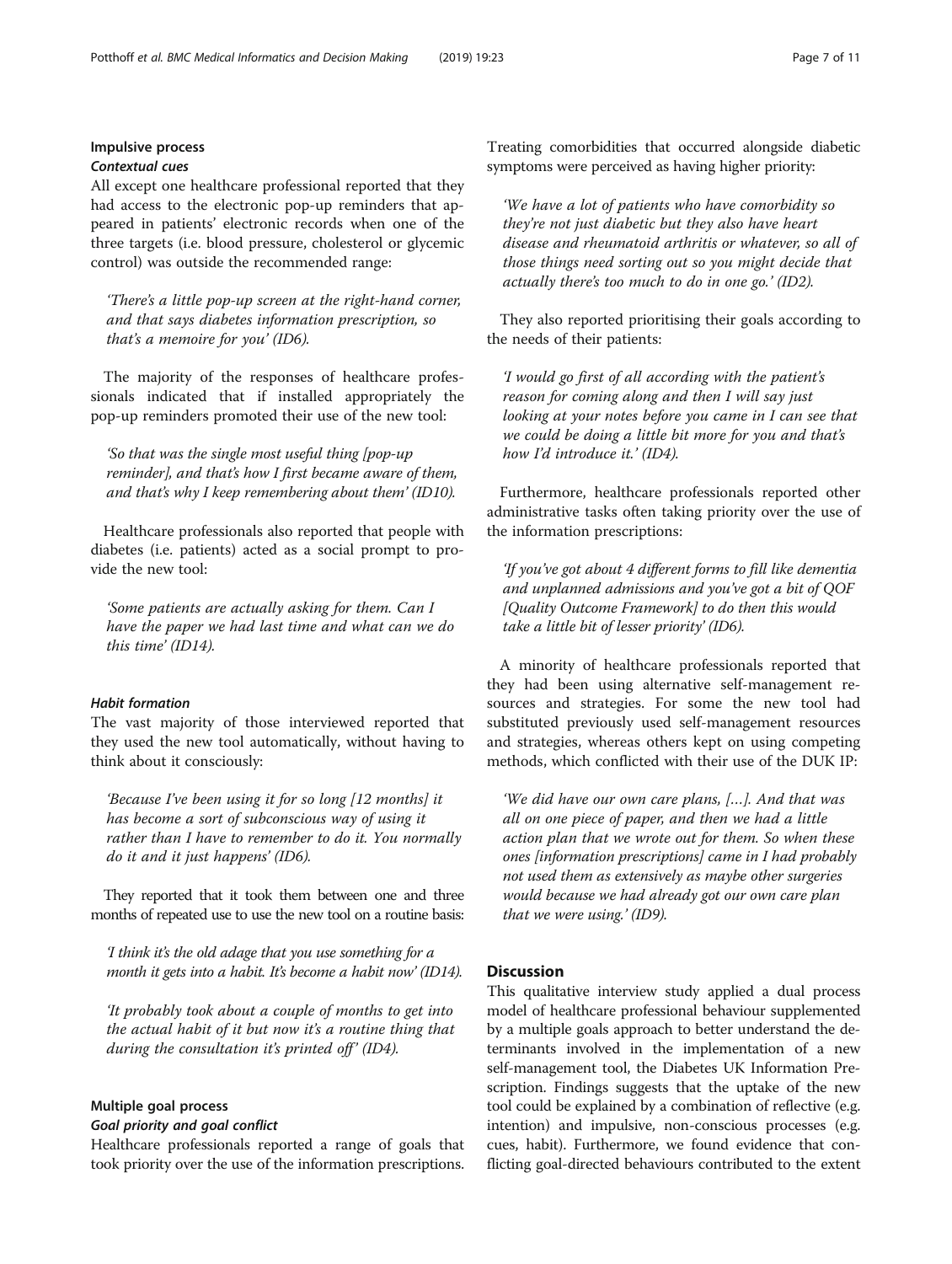to which healthcare professionals reported making use of the new tool.

While previous studies have applied dual process [[23](#page-9-0)] and multiple goal models [[30,](#page-9-0) [49\]](#page-10-0) separately to investigate clinical behaviours, the current study is the first to apply both models simultaneously. Given the consistent finding that the translation of evidence-based practices into routine care can be a slow process involving healthcare professional behaviour change [[50\]](#page-10-0), these findings have the potential to inform the further implementation of the DUK IP and/or other interventions.

The majority of healthcare professionals in the current study reported high intentions and positive outcome expectancies regarding the use of the new tool with their patients. The finding that reflective processes, as represented in most social cognitive models of behaviour, are an important determinant of healthcare professionals' behaviour is consistent with findings in the implementation literature [\[51](#page-10-0)]. For example, a literature review including 31 studies found that intention was an important determinant of healthcare professionals' use of health information systems [[52](#page-10-0)]. Although one factor that may have biased views towards a positive evaluation of the tool could have been that some of the participating healthcare professionals were directly involved in the development of the tool. This is in line with research suggesting that the active involvement of users in the implementation of new interventions can promote a sense of ownership towards the intervention [[53\]](#page-10-0).

The majority of healthcare professionals interviewed reported that after at least three months of continuous use they had formed a habit, or an automatic way of using the new tool. Although this is not the first study that has found evidence that habit is an important driver of healthcare professional behaviour [[24,](#page-9-0) [54](#page-10-0), [55](#page-10-0)], this is the first qualitative study to our knowledge that examined habit formation and automaticity development in the use of a new self-management tool. Healthcare professionals reported that one of the most important facilitators for their use of the DUK IP was the integrated prompts in the electronic patient records. This finding is in line with the literature supporting point of care reminders in healthcare professionals [\[56,](#page-10-0) [57\]](#page-10-0). For example, a systematic review including 32 studies found that computer-generated reminders had a moderate effect on improvement in healthcare practices [\[56](#page-10-0)]. Another systematic review of 28 studies found that computer reminders achieved a median improvement in process adherence of 4.2% [[57\]](#page-10-0). From a habit perspective reminders might be particularly useful as they help to maintain a behaviour that has become habitual, and increase behavioural automaticity [\[58](#page-10-0)]. Taken together this evidence suggests that the use of electronic reminders may be a beneficial strategy to facilitate the use of information technologies, such as the information prescriptions.

Results showed that healthcare professionals perceived other goal directed behaviours as interfering with the use of the new tool. These results are consistent with other qualitative studies with patients [[59\]](#page-10-0) and healthcare professionals [[30](#page-9-0)] that report the interfering effects of other goal pursuits on the performance of a focal behaviour despite strong intention. For example, some healthcare professionals were already using alternative, competing practices (e.g. alternative strategies to provide self-management advice, including information leaflets) that would directly compete with the use of the new tool. Given the limited time and resources that healthcare professionals have available during consultations, it is important to understand the range of different goals that compete for their attention.

# Implications for theory development in implementation science

The implementation process includes understanding the behaviours of frontline healthcare providers who are expected to use evidence to inform their own practice [[6](#page-9-0)]. Theories of behaviour can be applied to help build a cumulative science to better understand the processes that drive healthcare professional behaviour. Most contemporary theories focus on explaining single behaviours that are assumed to be driven by a reflective decision-making process [\[7](#page-9-0), [60](#page-10-0)]. The current study adds to a growing body of literature, which acknowledges that healthcare professionals' behaviours are driven not only by a reflective process of active decision-making, but also by more impulsive processes that trigger behaviour automatically in response to contextual cues [\[17](#page-9-0), [23,](#page-9-0) [24\]](#page-9-0). Furthermore, the theoretical framework that was applied in the current study did not look at behaviour (i.e. information prescription use) in isolation, but also acknowledged that new behaviours need to be integrated into a network of existing behaviours that have facilitating and interfering effects on each other.

#### Implications for implementation support

The current study can provide some guidance on how to promote the implementation of new self-management tools such as the DUK IP. One way of supporting behavioural repetition (and habit formation) could be through the effective use of electronic pop-up reminders that prompt healthcare professionals on when to initiate a new behaviour [\[56](#page-10-0)]. However, some healthcare professionals reported problems relating to the installation of the new tool on their computer systems. This is in line with other research showing that *ease of use* is one of the most important determinants of healthcare professionals' engagement with new technologies [\[61](#page-10-0)]. Future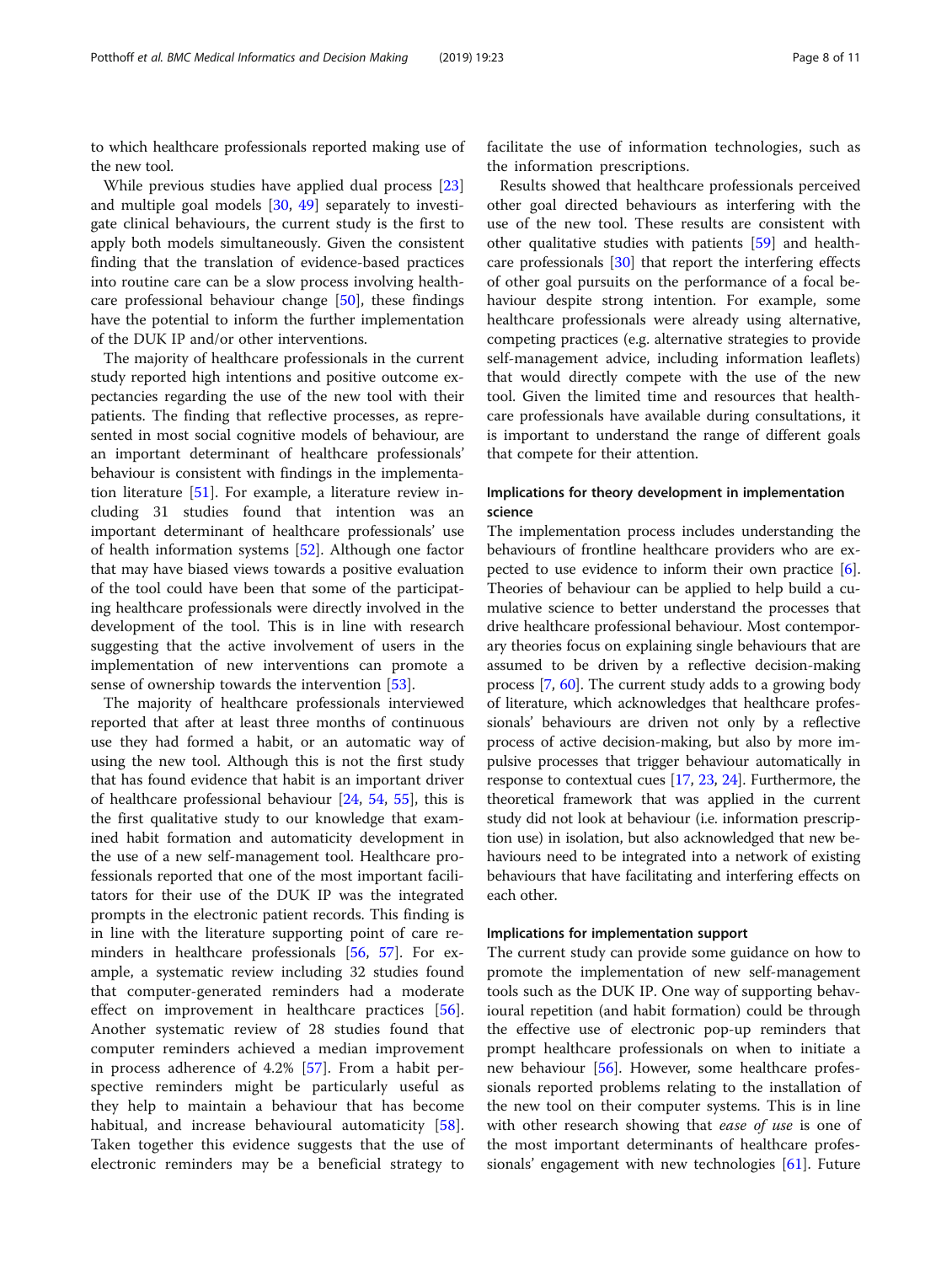<span id="page-8-0"></span>implementation interventions may need to provide additional support for the installation and use of information technologies to promote regular use.

This study also showed that effective implementation of new behaviours might need to be combined with the de-implementation of competing non-evidence based practices. For example, a minority of the healthcare professionals reported using alternative ways of providing self-management advice which might conflict with using the DUK IP. This is a challenge as research has shown that changing healthcare professionals' behaviour is difficult particularly if it involves changing existing routines and practices [[62\]](#page-10-0). It has been suggested that to break a habit one needs to overrule the impulsive system by engaging the reflective system  $[20]$  $[20]$  $[20]$ . This process can be cognitively challenging and involves inhibiting activated habit responses. Such demanding self-regulatory processes might be hard to initiate in the stressful, time constrained context of clinical practice [\[63](#page-10-0)]. An alternative approach could be to remove cues that trigger the old habit (e.g. non-evidenced information leaflets), making it possible for healthcare professionals to consciously consider other behavioural alternatives. This raises the importance of designing decision support tools (such as the DUK IPs) that fit within a learning health system. Such tools need to have mechanisms in place to ensure systematic decommissioning of low-value-care practices [[42,](#page-10-0) [43\]](#page-10-0). For example, the DUK IPs can be kept up to date via the primary care IT system (top-down control) or de-activated locally on the practice computers (bottom-up control). Future decision-making support systems need to have similar processes in place to ensure their decommissioning when they are no longer supported by evidence or when new and better interventions come to light. If the removal of cues is not feasible, planning strategies could be used to connect old habit cues (e.g. patient asking for information) with more desired responses that are in line with the evidence on best practice [[18\]](#page-9-0).

#### Strengths and limitations

This study used directed content analysis to test an explicit and a priori-defined theory in the context of the implementation of a new evidence-informed tool (i.e. DUK Information Prescriptions) in diabetes care. The theory-guided method helped contribute to a cumulative science that aims to understand the factors (e.g. intention and habit) that may drive healthcare professional behaviour. A limitation is that we only included healthcare professionals who were already using the DUK IP. The study could have benefited from inclusion of healthcare professionals who were not yet using the DUK IP. We focused on active users of the DUK IP as we were specifically interested in the process of habit formation and how the use of the DUK IPs fit in with healthcare professionals' competing demands. Furthermore, the finding that healthcare professionals reported habit formation to take at least between one and three months of continuous use needs to be interpreted with caution as the frequency with which different healthcare professionals consulted people with type 2 diabetes may have varied considerably. For example, diabetes specialist nurses may have utilised the DUK IPs more regularly than practice nurses or GPs. Future research should consider the frequency of behavioural repetition as well as the time period when investigating habit formation. Lastly, this study is limited in that it only included one healthcare professional per practice. Future studies should include a number of healthcare professionals per site to understand how different people work together to implement the DUK IPs. An approach such as the Normalization Process Theory [NPT; 64] may help inform such explorations as it provides a number of generative mechanisms of social action. For example the construct 'Activation' refers to the need for people to collectively define the actions and procedures that are needed to maintain a practice and stay involved [\[64](#page-10-0)].

### Conclusion

Healthcare professionals perceived that both reflective (e.g. intention) and impulsive (e.g. habit) processes had an impact on their adoption of a new national 'DUK Information Prescription' for diabetes. Furthermore, they reported that other goal-directed behaviours such as competing practices influenced their adoption of the information prescriptions. Taken together data suggests that constructs from dual process and multiple goals approaches are useful to understand how new medical interventions are implemented into routine practice.

# Additional files

[Additional file 1:](https://doi.org/10.1186/s12911-019-0744-9) Theory-informed topic guide.pdf. Pdf file. (PDF 192 kb) [Additional file 2:](https://doi.org/10.1186/s12911-019-0744-9) Coding tree based on theory-based process model.pdf. Pdf file. (PDF 194 kb)

[Additional file 3:](https://doi.org/10.1186/s12911-019-0744-9) Illustrative quotations by themes.pdf. Pdf file. (PDF 83 kb)

#### Abbreviations

CKD: Chronic kidney disease; DUK IP: Diabetes UK information prescription; EMIS: Egton Medical Information System; GP: general practitioner; HAPA: Health Action Process Approach; NICE: National Institute for Health and Care Excellence; NPT: Normalization Process Theory; QOF: Quality Outcome Framework; SCT: Social Cognitive Theory; TPB: Theory of Planned Behaviour; UK: United Kingdom; USA: United States of America

#### Acknowledgements

Not applicable.

#### Funding

This research was supported by the Health Foundation 'Improvement Science' grant that was awarded to SP (GIFTS ID 7223). The funding body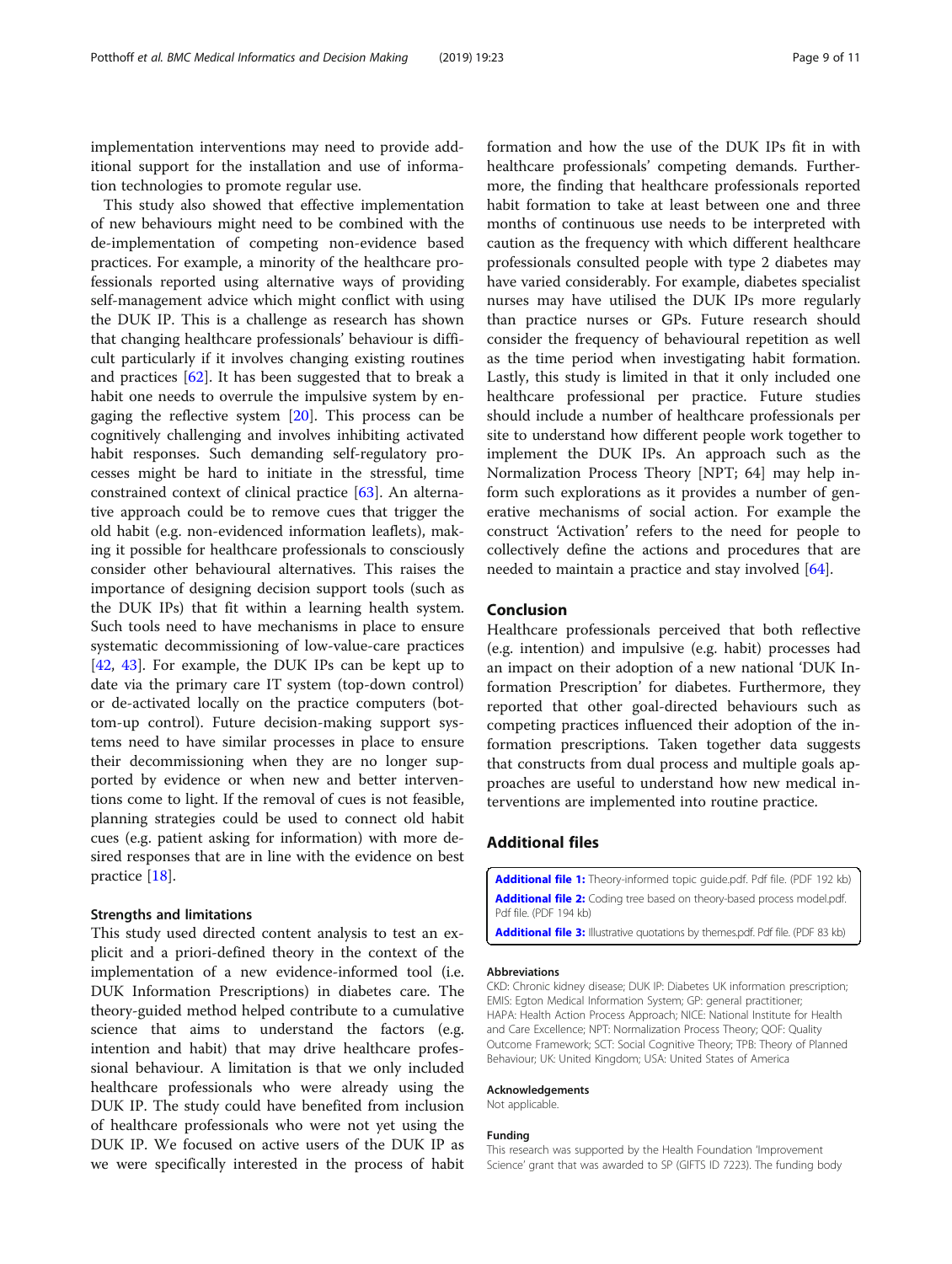<span id="page-9-0"></span>had no role in the design of this study and had no role during the execution, analyses, interpretation of the data, or decision to submit results. FFS is funded by Fuse, the Centre for Translational Research in Public Health, a UKCRC Public Health Research Centre of Excellence based on funding from the British Heart Foundation, Cancer Research UK, Economic and Social Research Council, Medical Research Council, and the National Institute for Health Research, under the auspices of the UK Clinical ResearchCollaboration.

#### Availability of data and materials

The Diabetes UK Information Prescriptions can be accessed online here: [https://www.diabetes.org.uk/professionals/resources/resources-to-improve](https://www.diabetes.org.uk/professionals/resources/resources-to-improve-your-clinical-practice/information-prescriptions-qa)[your-clinical-practice/information-prescriptions-qa.](https://www.diabetes.org.uk/professionals/resources/resources-to-improve-your-clinical-practice/information-prescriptions-qa) The datasets used and/or analysed during the current study available from the first author on reasonable request.

### Authors' contributions

SP/JP/FS/LA and AR conceived the study. SP and MB conducted the analyses. SP/LA/FS and JP interpreted the data. SP drafted the manuscript and all authors revised the manuscript and approved the final version to be published.

#### Ethics approval and consent to participate

All procedures, including the informed consent process, were conducted in accordance with the ethical standards of the responsible committee on human experimentation (institutional and national) and with the Helsinki Declaration of 1975, as revised in 2000. All participants provided signed informed consent. Ethics approval was granted by the Newcastle University Faculty of Medical Sciences ethics Committee (Application No: 00849). Research and Development approval was granted by the North of England Commissioning Support Unit.

#### Consent for publication

Written informed consent for publication was obtained from all research participants.

#### Competing interests

The authors declare that they have no competing interests.

### Publisher's Note

Springer Nature remains neutral with regard to jurisdictional claims in published maps and institutional affiliations.

#### Author details

<sup>1</sup> Faculty of Health and Life Sciences, Northumbria University, Newcastle Upon Tyne NE7 7TR, UK. <sup>2</sup>Institute of Health and Society, Newcastle University, Newcastle Upon Tyne NE2 4AX, UK. <sup>3</sup>Clinical Epidemiology Program, Ottawa Hospital Research Institute, 501 Smyth Road, Ottawa K1H 8L6, Canada. <sup>4</sup>School of Epidemiology and Public Health, University of Ottawa, 600 Peter Morand Crescent, Ottawa K1G 5Z3, Canada. <sup>5</sup>School of Psychology, University of Ottawa, 136 Jean-Jacques Lussier, Ottawa K1N 6N5, Canada. <sup>6</sup>NIHR Policy Research Unit Behavioural Science, Newcastle University, The Baddiley-Clark Building, Richardson Road, Newcastle Upon Tyne NE2 4AX, UK. <sup>7</sup>Diabetes UK, London, UK. <sup>8</sup>School of Health & Social Care, Teesside University, Middlesbrough TS1 3BA, UK.

### Received: 20 March 2018 Accepted: 10 January 2019 Published online: 24 January 2019

#### References

- 1. Grol R. Successes and failures in the implementation of evidence-based guidelines for clinical practice. Med Care. 2001;39:1146–54.
- 2. Asch S, Kerr E, Keesey J. Who is at greatest risk for receiving poor-quality health care? N Engl J Med. 2006;354(11):1147–56.
- 3. Eccles MP, et al. An implementation research agenda. Implement Sci. 2009;  $4(1):1$ .
- 4. Wensing M, et al. Tailored implementation for chronic diseases (TICD): a project protocol. Implement Sci. 2011;6(1):103.
- Silva MN, et al. Using self-determination theory to promote physical activity and weight control: a randomized controlled trial in women. J Behav Med. 2010;33(2):110–22.
- 6. Eccles MP, et al. Changing the behavior of healthcare professionals: the use of theory in promoting the uptake of research findings. J Clin Epidemiol. 2005;58(2):107–12.
- 7. Godin G, et al. Healthcare professionals' intentions and behaviours: a systematic review of studies based on social cognitive theories. Implement Sci. 2008;3(1):36.
- 8. Ajzen I. The theory of planned behavior. Organizational Behaviour and Human Decision Processes. 1991;50:179–211.
- 9. Bandura A. Self-efficacy: toward a unifying theory of behavioral change. Psychol Rev. 1977;84(2):191.
- 10. Sheeran PL. Intention—behavior relations: a conceptual and empirical review. Eur Rev Soc Psychol. 2002;12(1):1–36.
- 11. Sniehotta FF, Scholz U, Schwarzer R. Bridging the intention–behaviour gap: planning, self-efficacy, and action control in the adoption and maintenance of physical exercise. Psychol Health. 2005;20(2):143–60.
- 12. Schwarzer R, Lippke S, Luszczynska A. Mechanisms of health behavior change in persons with chronic illness or disability: the health action process approach (HAPA). Rehabil Psychol. 2011;56(3):161–70.
- 13. Sniehotta FF, Scholz U, Schwarzer R. Action plans and coping plans for physical exercise: a longitudinal intervention study in cardiac rehabilitation. Br J Health Psychol. 2006;11(Pt 1):23–37.
- 14. Kwasnicka D, et al. Does planning how to cope with anticipated barriers facilitate health-related behaviour change? A systematic review. Health Psychol Rev. 2013;7(2):129–45.
- 15. Hardeman W, et al. Application of the theory of planned behaviour in behaviour change interventions: a systematic review. Psychol Health. 2002;17(2):123–58.
- 16. Gardner B. A review and analysis of the use of 'habit' in understanding, predicting and influencing health-related behaviour. Health Psychol Rev. 2014:1–19.
- 17. Nilsen P, et al. Creatures of habit: accounting for the role of habit in implementation research on clinical behaviour change. Implement Sci. 2012;7(1):53.
- 18. Helfrich CD, et al. How the dual process model of human cognition can inform efforts to de-implement ineffective and harmful clinical practices: A preliminary model of unlearning and substitution. Journal of Evaluation in Clinical Practice. 24(1):198–205.
- 19. Benner P. From novice to expert. AJN The American Journal of Nursing. 1982;82(3):402–7.
- 20. Strack F, Deutsch R. Reflective and impulsive determinants of social behavior. Personal Soc Psychol Rev. 2004;8(3):220–47.
- 21. Deutsch, R. and F. Strack, Variants of judgement and decision making: The perspective of the reflective-impulsive model, in Intuition in judgement and decision making, C. Betsch and T. Betsch, Editors. 2008, Taylor & Francis Group. p. 39–44.
- 22. Potthoff S, et al. The relationship between habit and healthcare professional behaviour in clinical practice: a systematic review and meta-analysis. Health Psychol Rev. 2019;8:1–18.
- 23. Presseau J, et al. Reflective and automatic processes in health care professional behaviour: a dual process model tested across multiple behaviours. Ann Behav Med. 2014;48(3):347–58.
- 24. Potthoff S, et al. Planning to be routine: habit as a mediator of the planningbehaviour relationship in healthcare professionals. Implement Sci. 2017;12:24.
- 25. Moore GF, et al. Process evaluation of complex interventions: Medical Research Council guidance. BMJ. 2015;350:h1258.
- 26. O'Cathain A, Murphy E, Nicholl J. Why, and how, mixed methods research is undertaken in health services research in England: a mixed methods study. BMC Health Serv Res. 2007;7(1):85.
- 27. Dyson J, et al. Does the use of a theoretical approach tell us more about hand hygiene behaviour? The barriers and levers to hand hygiene. J Infect Prev. 2011;12(1):17–24.
- 28. Presseau J, et al. Goal conflict, goal facilitation, and health professionals' provision of physical activity advice in primary care: an exploratory prospective study. Implement Sci. 2011;6(1):73.
- 29. Presseau J, et al. With a little help from my goals: integrating intergoal facilitation with the theory of planned behaviour to predict physical activity. Br J Health Psychol. 2010;15(4):905–19.
- 30. Presseau J, et al. Multiple goals and time constraints: perceived impact on physicians' performance of evidence-based behaviours. Implement Science. 2009;4:77.
- 31. Chen L, Magliano DJ, Zimmet PZ. The worldwide epidemiology of type 2 diabetes mellitus—present and future perspectives. Nat Rev Endocrinol. 2012;8(4):228–36.